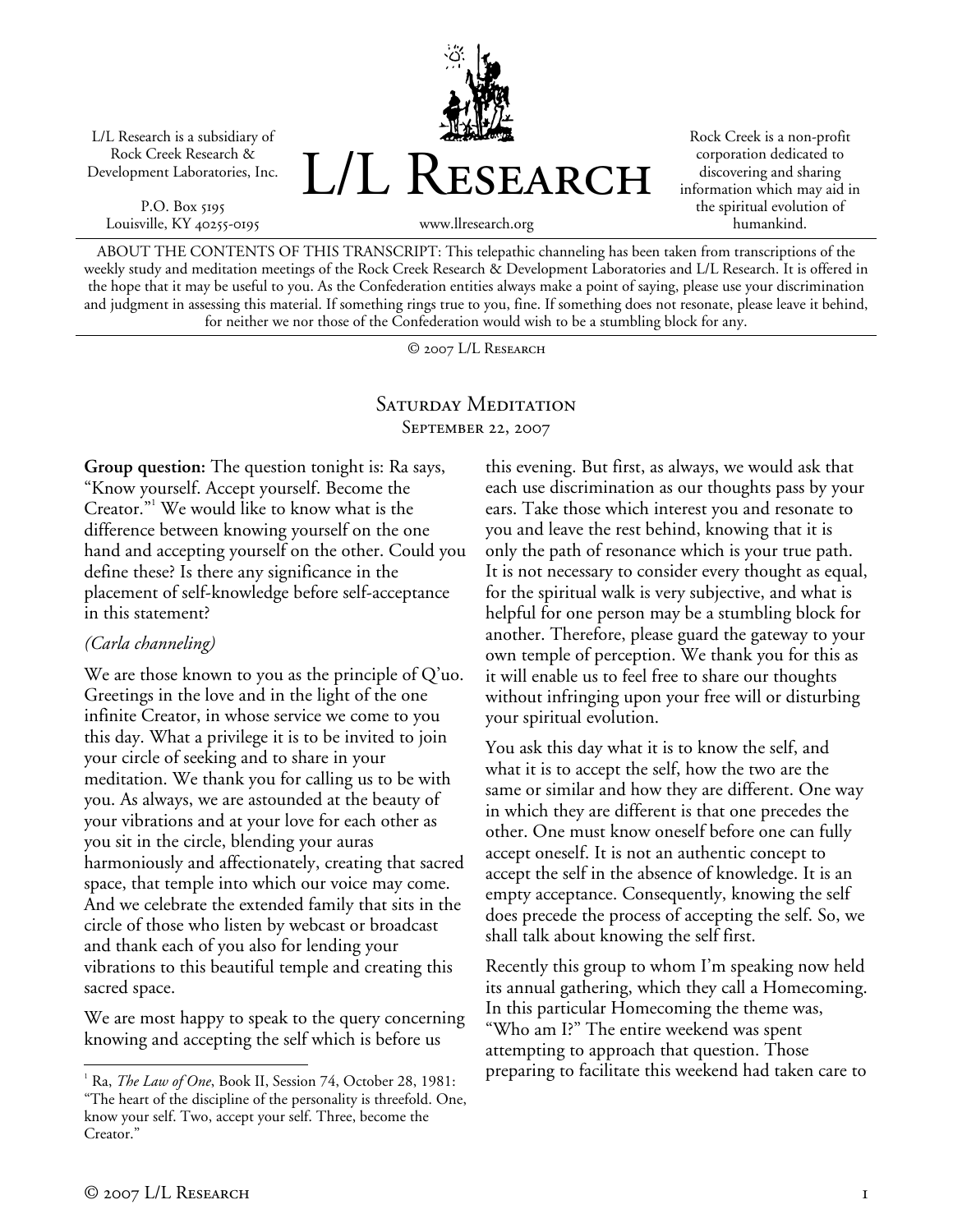offer people ways to approach the question that had some structure.

And so the group together looked at the self as a sexual being, as a being who wished to survive, as a being who had personal relationships, and as part of groups such as the family, the birth family, the work family, and so forth. Then it looked at what it was to be within the open heart and how identity was bound together with the ability to communicate clearly and compassionately. And lastly the self was looked at as a magical creature who was capable of doing work in consciousness.

These ways of looking at the self are all helpful in pursuing the self and discovering more of the underlying structure of one's identity. And yet, as our words must, these considerations fell far short of opening up to the seeker the essence of identity.

It is a seemingly simple question to ask, "Who am I?" And yet it is endlessly subtle. For to know the self is to know not simply things about the self, but to know that which holds all of those parts of the self together. Eventually the question of "Who am I?" leads into that spacious and integrated sense of being that reflects one of the names of the Creator chosen by those of the Old Testament times to describe their deity: "I AM THAT I AM."

Part of knowing the self is becoming cognizant of and responsible for one's past. For one expresses oneself throughout an incarnation, from the very beginning of an entity's life in third density, as soon as speech is achieved and communication with others begins. Each interaction discloses the self to the self. And the seeker learns about himself throughout each interaction.

Seekers will find that they have certain characteristics of personality which are persistent and unique to them. And that information is good to know. The seeker will deal with these characteristics of the personality throughout the incarnation, and it is well to be aware of those quirks. Yet, that is just the beginning of learning to know the self. For the personality is as a sketch. It is unfinished. It is in living out the life day-by-day, and garnering that

harvest of daily interactions and responses, that the seeker begins to know himself better.

We would distinguish between observing the self and judging the self, for getting to know the self is not a matter of amending the self in order to fulfill a set of guidelines that has been handed down from some source exterior to the self. Rather, getting to know the self is a series of spontaneous realizations, as one looks back upon an interaction that has occurred and realizes that the action that may have seemingly been carelessly chosen was, in actuality, inevitable.

For there are inhering characteristics within each entity's identity that sound the theme of the incarnation again and again. It is as though your incarnation were a film or an opera and, in the soundtrack, the leitmotif $\hat{J}$  of the music would play again and again throughout the incarnation, when the thematic repetition of the pattern would occur.

This instrument was speaking earlier about her inability to grasp how various entities offered so many kind thoughts to her. And yet this is to be expected, since this entity's leitmotif throughout decades of work with those who come to the organization that is known as L/L Research for help has been consistent. There is no grand plan that would support this entity helping others, but only a heart full of love and the intention to support and encourage those about her.

If this is done at random, it does not sound that leitmotif, that thematic melody in the incarnation. Yet if it is done again and again and again, in a consistent fashion, then the metaphysical energy of that consistency sets up a pattern. Love is reflected in love. And so this instrument now has the catalyst of learning how to accept the love offerings of others.

Indeed, to know the self is to begin to become aware of the essence of self that trembles on the brink of manifestation. It is to know that which is the great motivator of the self. It is to grasp, to some extent, that sense of the right use of the incarnation, the right way or ways of offering the self in service to others. Underneath the manifestation of the gifts and the lessons learned there is that underlying and rather vast area or precinct of the self that is beyond

 $\overline{a}$ 

 $2$ <sup>2</sup> The Homecoming 2007 curriculum was based on a study of the chakras. This curriculum and its supporting materials can be found on the L/L Research site, in the "Library" section, under "Homecomings and Gatherings."

 $\overline{a}$ <sup>3</sup> A leitmotif is defined by www.dictionary.com as "a theme associated throughout a music drama with a particular person, situation, or idea."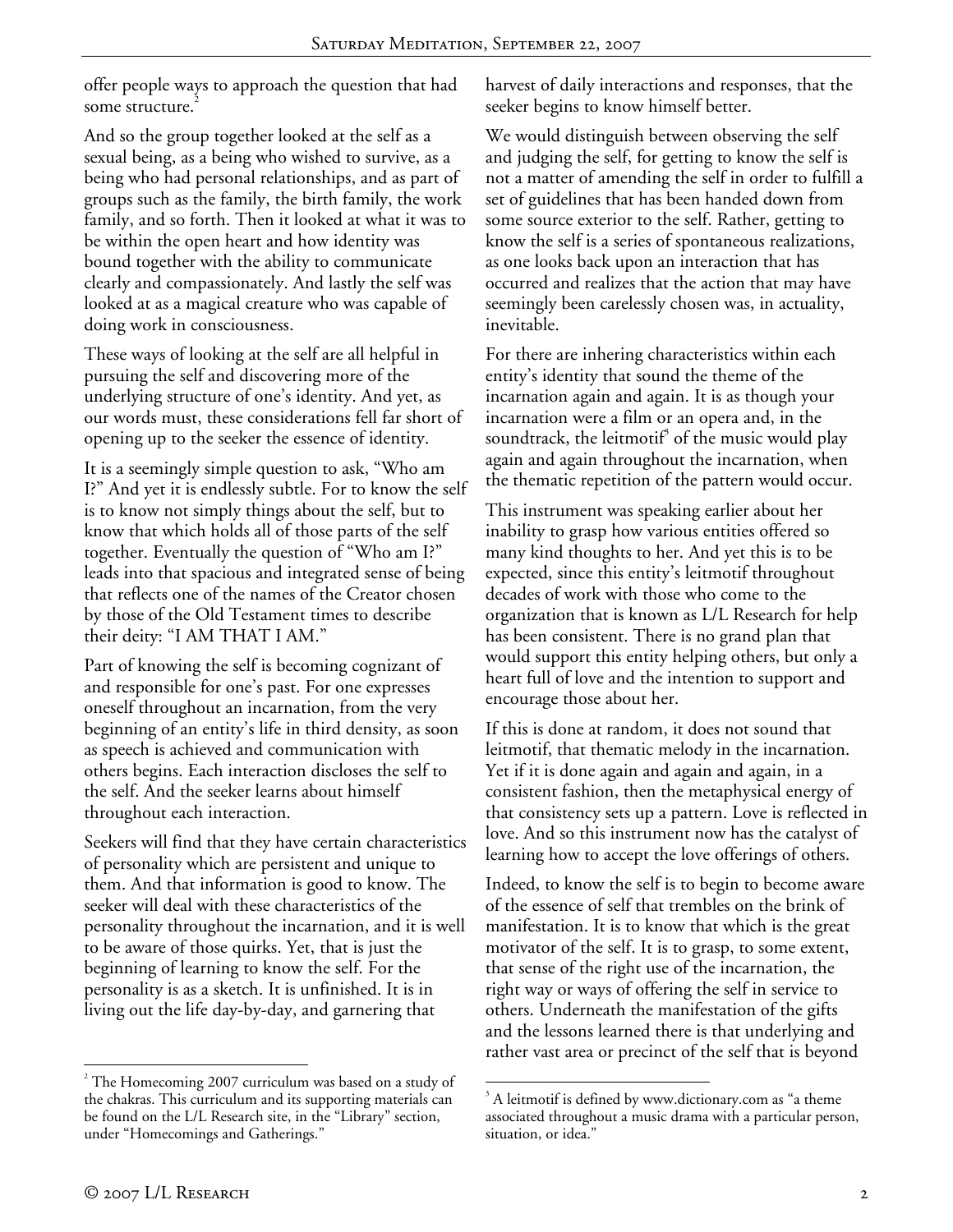expression, yet which is the foundation for all that is manifest within a seeker's lifetime.

It is easy for us to say to you that all is one and that you are everything and every emotion. It is more difficult to grasp the unitary nature of your being and the being of those around you. The one known as Jesus addressed this unitary nature of all that is when he thanked those who were following him for feeding him and clothing him and giving him supper.

And his disciples said to him, "Lord we don't remember feeding you or clothing you or giving you supper."

And Jesus replied, "Even as you feed and clothe and give aid to the least of these my brethren, so you do unto me."<sup>4</sup>

The question of "Who am I?" extends beyond the precincts of selfhood and into that impersonal portion of the self in which the servant is the master and the master is the servant, in which the giver of love is the receiver of love and the receiver of love is the giver of love.

As the seeker grows to know itself better and presses its search, it begins to learn a great many things which seem paradoxical. For the seeker of identity finds that the self is both loving and unloving; both sympathetic and willing to offer consolation and unsympathetic and willing only to judge. All of these awareness of self, then, can begin to be recognized for the healthful and appropriate paradoxes that are a part of being a human being in third density, of being both sides of the dynamics.

When the seeker begins more fully to grasp the contradictory and paradoxical nature of his identity, he then begins to see the way ahead in terms of the

business of the incarnation in third density, which is to choose between those paradoxes and dynamics and opposites, so that out of the welter of all that there is, and within the limitations of the quirks of personality and the cluster of gifts given, he begins to describe to himself the precise dance that he wishes to dance in these few and precious days of human incarnation. He begins to see which song he wishes to sing with the little breath that is given him in one lifetime. And he begins to treasure his time and his opportunity to make choices and to express the deepest and the highest of his ideals, his dreams, his hopes, and his intentions.

As he becomes more and more the master of who he is, he may then choose the manner of his living and his expression. And it is in this wise that the seeker comes to know himself. Certainly no seeker can exhaust the material of the incarnation and conclude that he is now in full possession of the knowledge of who he is. For beingness is a fountain that bubbles up from the depths of each being's heart endlessly. Yet each bubbling fountain of selfhood shall have a unique flavor. Each entity shall sing his own song and dance his own dance.

As each seeker goes deeper he will find the images and the themes of the archetypal mind beginning to have more substance within his awareness of who he is. He may begin to identify himself with beauty or truth or power or love, as he sees within the living myth of his own growing legend the shape of underlying archetype. And these considerations, too, aid in knowing the self. This quest shall always be a work in progress.

Let us gaze know at what it is to accept the self. Accepting the self recapitulates the journey from head to heart, from manifestation to essence, which knowing the self offers. It is easy to accept the self intellectually. There are hundreds of clichés about the business of accepting the self:

"One person can only do so much."

"I'm doing the best that I can."

"I gave it my best shot."

"Anybody would have done the same thing."

With such commonplaces, the mind rationalizes the self to the self. And yet there is no satisfaction in such exercise. An entity may see the imperfection of the self and invoke an outer presence that comes

<sup>4</sup> *Holy Bible*, Matthew 25: 34-40: "Then shall the King say unto them on his right hand, Come, ye blessed of my Father, inherit the kingdom prepared for you from the foundation of the world: For I was an hungred, and ye gave me meat: I was thirsty, and ye gave me drink: I was a stranger, and ye took me in: Naked, and ye clothed me: I was sick, and ye visited me: I was in prison, and ye came unto me. Then shall the righteous answer him, saying, Lord, when saw we thee an hungred, and fed thee? Or thirsty, and gave thee drink? When saw we thee a stranger, and took thee in? or naked, and clothed thee? Or when saw we thee sick, or in prison, and came unto thee? And the King shall answer and say unto them, Verily I say unto you, inasmuch as ye have done it unto one of the least of these my brethren, ye have done it unto me."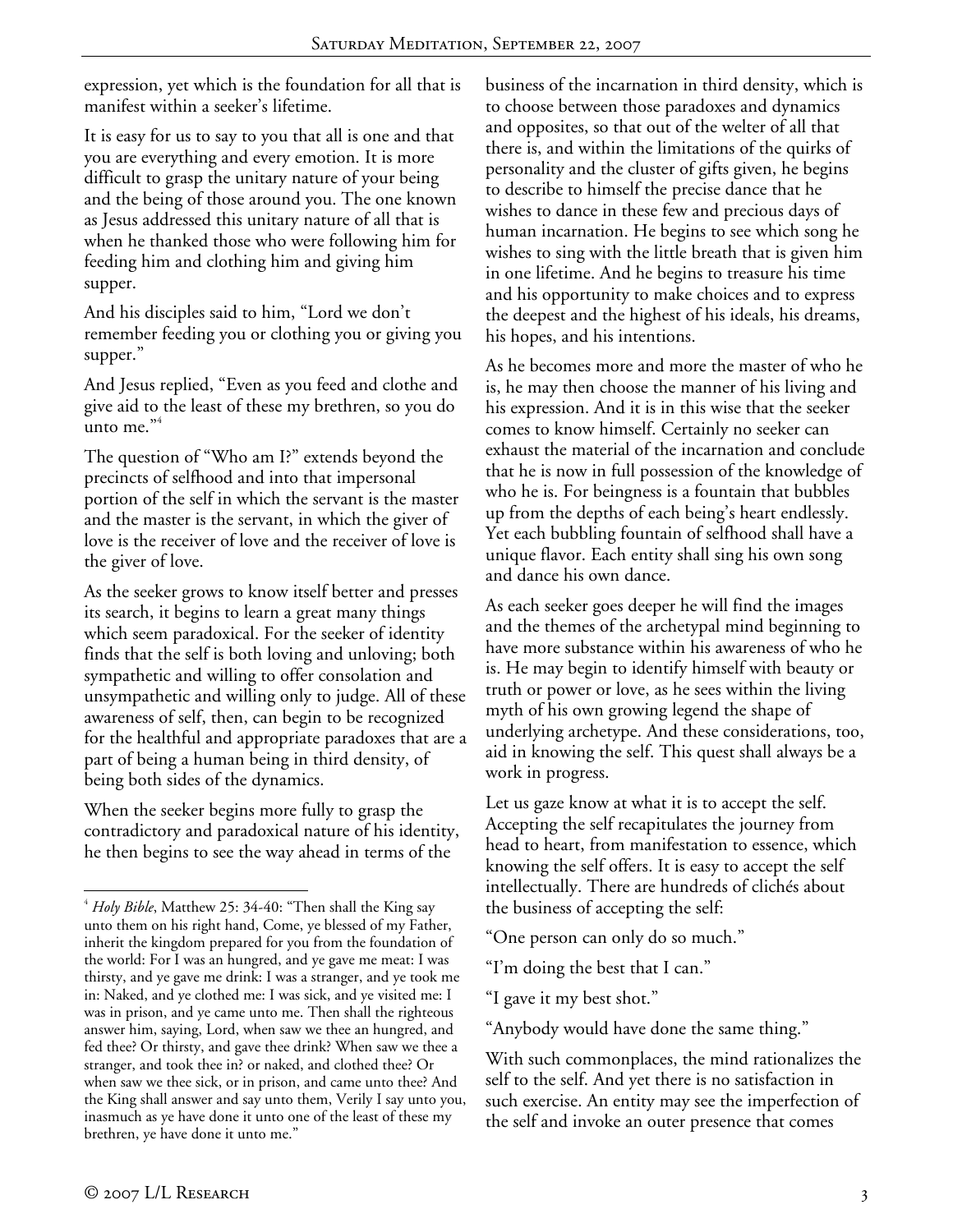from above to forgive. And there is an appropriateness to this construct, for the developing seeker has need for ways to ameliorate the effects of his awareness of falling short of his ideals and of making errors which he would take back if he could, but which he cannot take back.

In the song before this meditation began, the one known as Arlo was musing that "footsteps on the water take him back to who he is."<sup>5</sup> So it is for this instrument, for in the figure of the one known as Jesus the Christ, walking upon the water and calming the storm, lies that outstretched hand which the seeker may take to bring him up out of the depths of his shame, his guilt, and his confusion.

Yet accepting the self goes beyond describing oneself as a wretch, as does the old hymn Amazing Grace. $^{\rm 6}$  It is almost, in this song, as if grace were the Lone Ranger that comes riding into town and saves the wretch from whatever peccadilloes or villains the Western desert has brought forth to threaten or to condemn. There is, in accepting the self, the necessity to move beyond the need for others' acceptance of you and, likewise, to move beyond the need to beg acceptance of a higher power. For if one depends forever upon a higher power to be acceptable or to achieve acceptance or goodness as a spirit, then one can never become the Creator, but shall always remain a beggar at the Lord's table.

And many are content so to be. Yet the intent of the instruction to accept the self has to do with allowing the redemptive power such as a figure as Jesus the Christ to become internalized. It is to acknowledge the oneness between the imperfect self and the

"As the seabird flies above My songs are sung to those I've come to love The petals strung into the leis The flowering of days I've just begun A second chance to grasp a dance Beneath the last rays setting of the sun Tears along the trail of sand Footprints in the water lead me back to who I am"

 John Newton's hymn, "Amazing Grace," begins with this verse:

"Amazing Grace, how sweet the sound, That saved a wretch like me. I once was lost but now am found, Was blind, but now I see."

perfected self. It is to accept the power of one's ability to judge. It is to accept one's essence as magical and creative.

If all the world accepts you, yet you reject yourself as unworthy, you shall be unworthy; you shall not be acceptable. So the work of accepting the self is the work of gathering these awarenesses of self into full awareness and consciousness and then finding within that self the upwelling creatorship which is able to forgive the self for being its imperfect self.

Accepting the self is a matter of becoming a judge that is not condemnatory but compassionate. We do not argue in any way that each entity has many selfperceived imperfections. However, the nature of acceptance of the self is such that to accept the self is to forgive and to redeem the self.

And how shall that be done? It begins with the bare idea of the possibility of forgiveness. With an upwelling of faith that forgiveness is possible, a seeker may begin to have compassion upon himself. His interest is not in making excuses for himself or rationalizing things done amiss or things not done which ought to have been done, in the seeker's opinion. Rather, it is in the growing willingness to go after the lost sheep of imperfection and imperfect actions and to carry them back into the heart to be loved, respected, honored and forgiven.

It is the work of considerable spiritual maturity to accept the self. Even if every external action in a seeker's life is perfect in the seeker's own opinion, yet still the seeker knows his secret thoughts. He is aware of the mean and petty emotions that churn, unspoken and unrevealed to the world, within his heart. To accept the self, then, the seeker faces these very imperfections and, with willingness to flow into them, he moves into the energy body to the point where those energies dwell: in the shadows of red ray or orange ray or yellow ray; in lust or greed or the desire to persuade, manipulate or control. And he goes after that part of himself that covets; that part of himself that wishes to do murder; that part of himself that wishes to take that which he wants, even though it is not his.

He brings it back as the lost sheep, carrying it tenderly, returning it to the whole system of his being, bringing it into the compassionate heart of hearts wherein lies his part of the creative principle, his spark of the One. For never mistake that the fire of oneness burns within all, known or unknown.

<sup>&</sup>lt;sup>5</sup> From the album, "Mystic Journey," the partial lyrics of the song, "Moon Song," Copyright Arlo Guthrie, all rights reserved, are: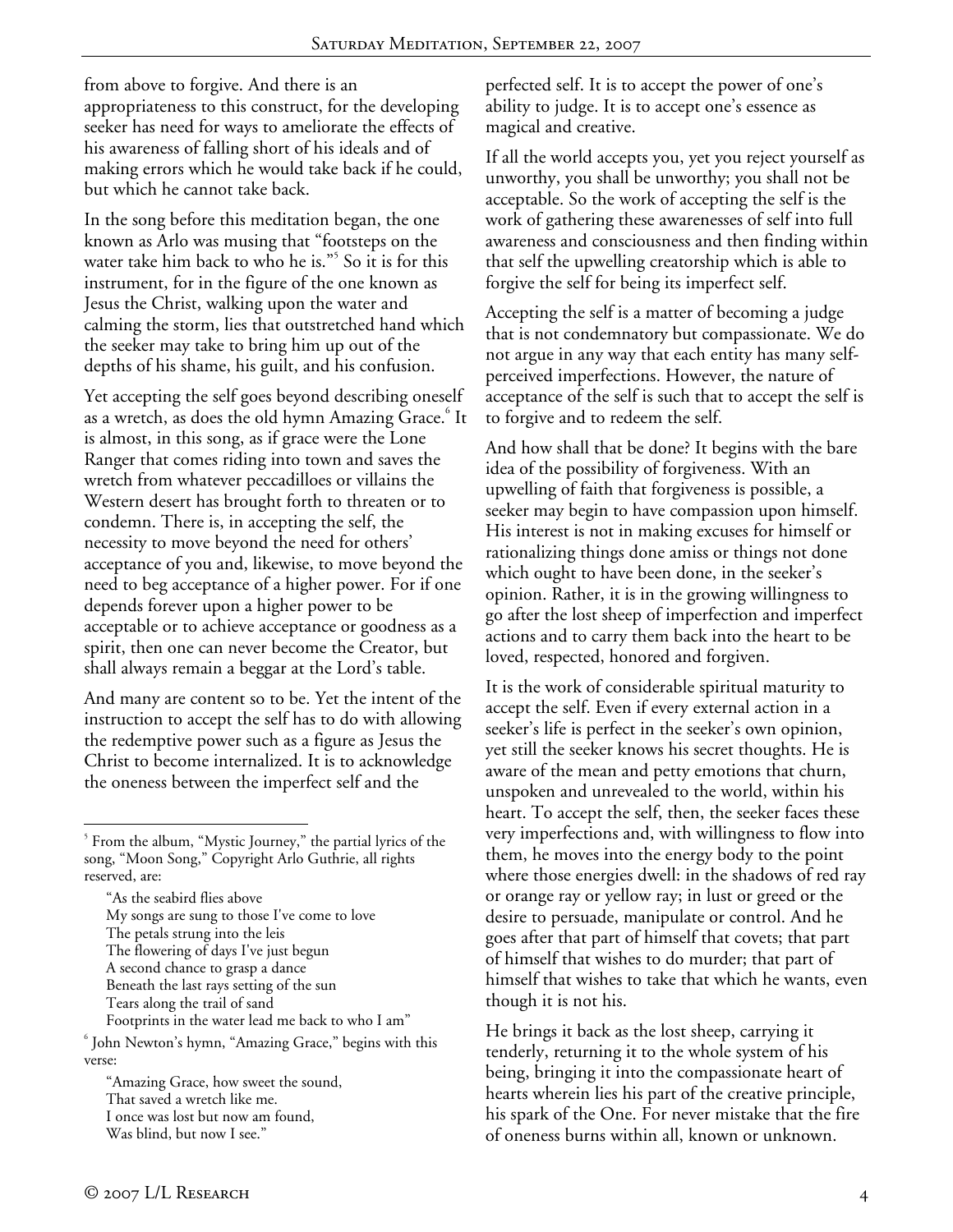$\overline{a}$ 

Accepting the self, just as knowing the self, is an unending exploration, for there is always that which is new. New circumstances spring forth and create new situations in which the self has previously been untried. And each interaction in each situation brings its fruit of self-knowledge and its opportunity for further integration into self-acceptance.

The end result of these two processes together is to become the Creator, compassionate, loving and understanding. This is gained by working upon the self. And once one has forgiven and become compassionate towards the self, then that entity becomes that magical person who is able to love, forgive and have compassion on others.

We would ask, before we move on to opening the meeting to other questions, if there is a follow-up to this query. We are those of Q'uo.

## *(Pause)*

## *(Carla channeling)*

We are those of the Q'uo, and are with this instrument. As there is no follow-up to this query, we ask if there is another query at this time. We are those of Q'uo.

**R:** I will ask a question which touches upon what you described. Would you recapitulate on finding or touching the essence of the self as we go about our everyday activities and feel as if we are doing something right or feel that we are doing everything right, yet we feel that there is a deeper truth of being that is below the surface? Could you comment on that?

We are those of Q'uo, and we believe we understand your query. Do you wish to understand the dynamic between the way in which you feel as you go through a regular day and what is actually happening on a deeper level as you go through a regular day? We are those of the Q'uo.

**R:** Yes, please speak to that.

We are those of the Q'uo, and we are glad to speak to that, my brother.

As the one known as R was saying before the meditation began, there is a rush and a hurry to the days very often. The days seem swallowed up in detail. There are many things to do. It is the story of Mary and Martha, from the holy work known as the *Bible*, where Martha is attempting to get a meal

ready for the one known as Jesus as he sits in the home of Mary and Martha, teaching the disciples.

Martha is ragged with too many things to do and not enough time to serve everyone, so she asks if Mary can come help her in the kitchen. Mary is sitting at the feet of the one known as Jesus, drinking in every word. And Jesus refuses to send Mary into the kitchen to help Martha. Insensitive to Martha's need for help, he simply states that of the two activities, Mary's is the greater.<sup>7</sup>

The hurry-scurry of life for many, many people within your society does not seem to allow time to sit at the feet of the master and drink in the pearls of wisdom that fall from his lips. It would seem that the time must be spent in the chores of kitchen, work, duties, errands, appointments and details of all kinds. Upon the level of the everyday experience it may well be that there is a near-complete lack of the awareness of the undergirding majesty of the moments that pass.

Yet at the same time there is within the one known as R, just as there is within all entities whatsoever, the deeper serenities and lovely tunes of a sacredly lived life. For there is in every seeker a desire and an intention to live life sacredly. Therefore, it is a matter of being able to achieve enough awareness of the self living the day so that there begins to be a transparency to the duties, the chores, the errands, the work, the kitchen, the details of the day, so that one may see, at the same time as one is fulfilling one's duties, the undergirding substance and essence which is sacred.

For it is consciousness which lives the life, whether or not one is conscious of one's own consciousness. Let us speak to that. There are two minds that interpenetrate each other in each seeker's head and heart. One mind is concerned with making choices in order to function well in terms of the needs of the day. That is the Martha-mind. There is another

<sup>7</sup> *Holy Bible*, Luke 10:38-42: "Now it came to pass, as they went, that he entered into a certain village: and a certain woman named Martha received him into her house. And she had a sister called Mary, which also sat at Jesus' feet, and heard his word. But Martha was cumbered about much serving, and came to him, and said, Lord, dost thou not care that my sister hath left me to serve alone? Bid her therefore that she help me. And Jesus answered and said unto her, "Martha, Martha, thou art careful and troubled about many things. But one thing is needful, and Mary hath chosen that good part, which shall not be taken away from her."